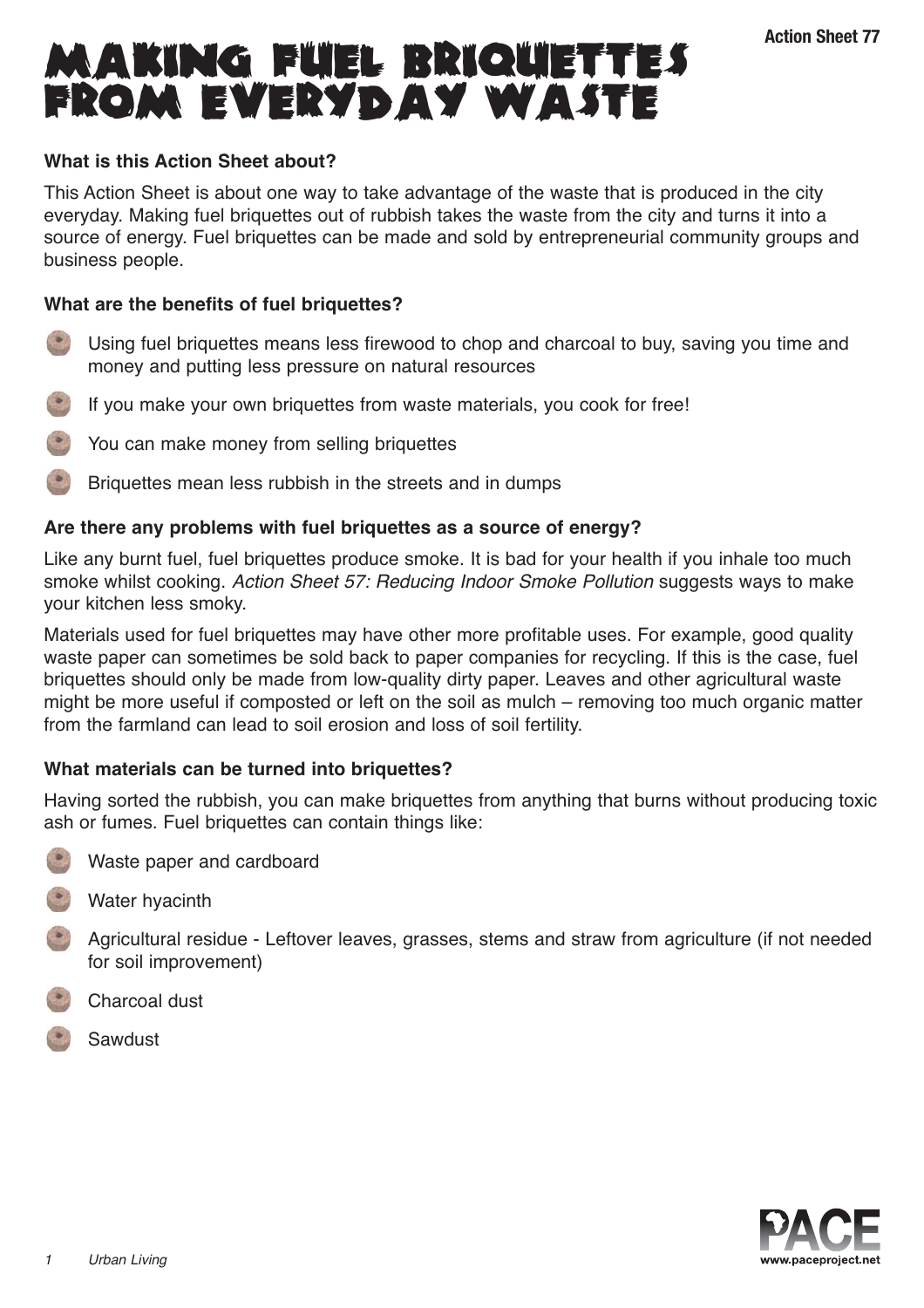

Fuel briquettes from around Africa (Source: Richard Stanley, Legacy Foundation)

It's important to make sure the materials you are using are safe to burn inside people's houses, so do get advice about this before getting started.

## **How are fuel briquettes made?**

The basic process is simple, although the details vary slightly according to what sort of rubbish is used.

- Step 1: Sort out the materials you wish to put into the briquette: Agricultural residues and municipal processing waste
- Step 2: Chop the material up and let the agricultural residues stand until partially decomposed
- Step 3: Mix the material into a soupy slurry in water
- Step 4: Squeeze the slurry inside a porous cylindrical mould to create hollow round cylinders or briquettes
- Step 5: Dry the briquettes for a few days before use



Hollow core briquette making process (Image: The Legacy Foundation)

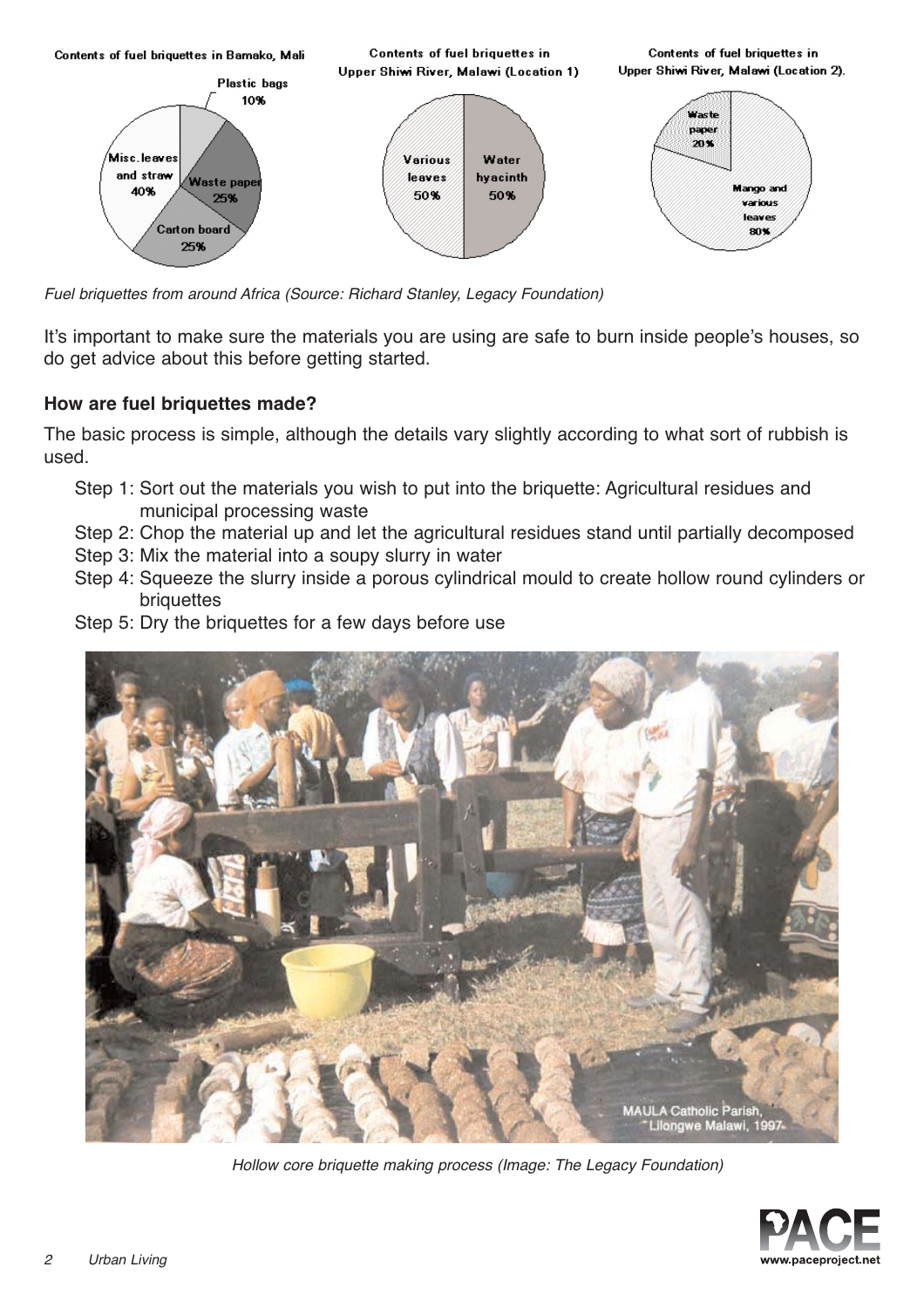With the press shown above, a six person team can reach a local market of 50 families per day. This activity generates about \$3.00 per worker per day while providing sustainable and efficient fuel at 10% to 20% less cost than fuelwood. In serving the 50 families, one press group reduces fuelwood demand by 125 tons per year. Where wood is used for charcoal-making, providing 50 families with biomass fuel briquettes would reduce the demand for wood by about twice this amount.

- This machine was developed by the Legacy Foundation. The Legacy Foundation and its partners are now working in Kenya, Nepal, Haiti, Peru, Southern Mexico, South Africa, Uganda and Malawi.
- 

In making the briquettes using the machine above, paper is not essential. The hole in the centre of the briquette encourages rapid drying, easy ignition and highly effiicient burning (due to the draft and insulated combustion chamber which the hole creates).

In urban areas where there is waste paper, some people may prefer to make pure paper briquettes in a block form, as described on the next page.

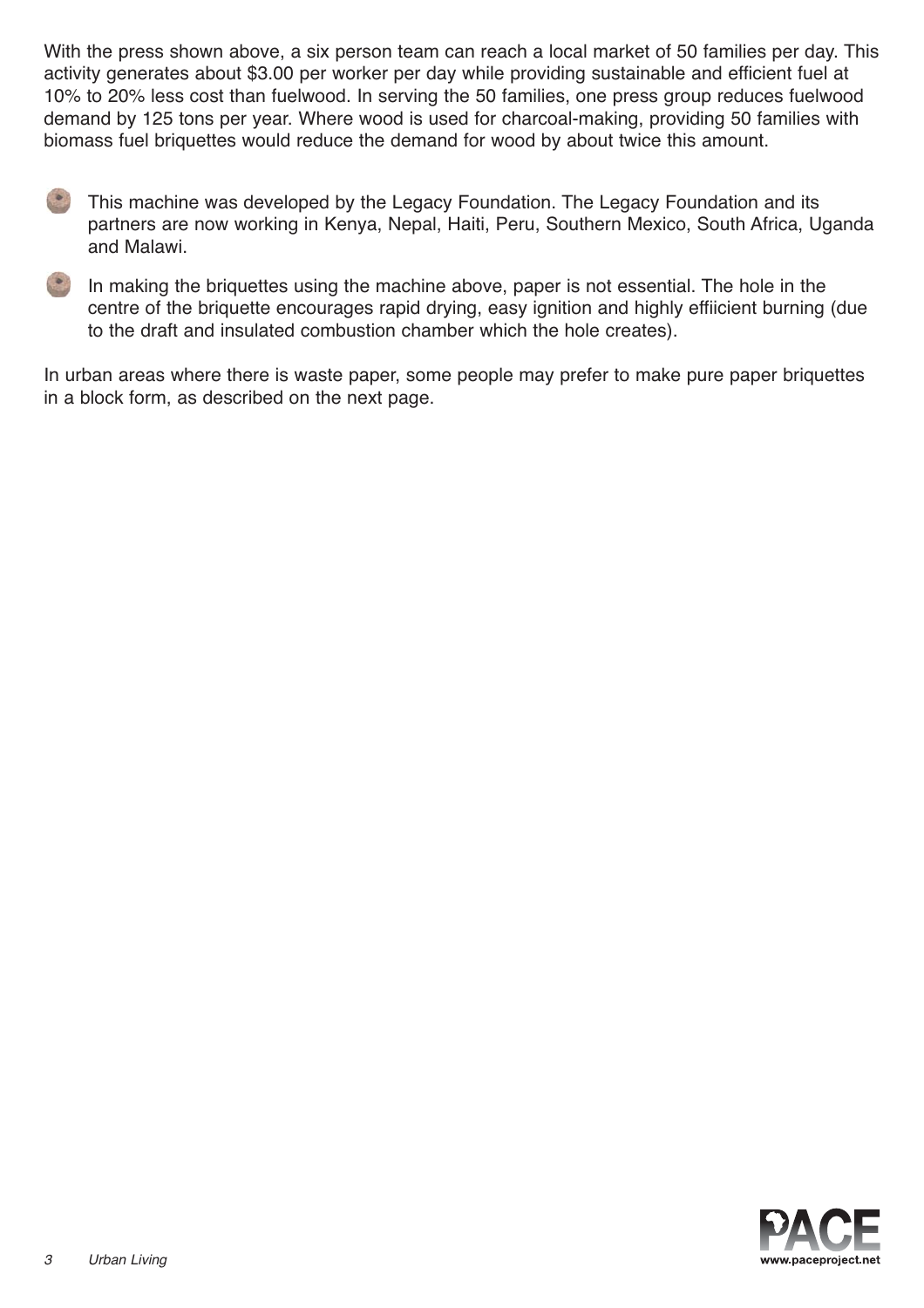# **The So Afr Eco Experience: Making paper-bricks for burning**

Here is how the So Afr Eco community group from South Africa makes fuel briquettes from waste paper.

### **Phase 1: Getting organised!**

- Each community trained is given 1 paper-brick machine to keep.
- Each family in the community then **rent** the paper-brick machine for 1 week: a fair rental fee for each family is **R1.00 per day.**
- Each family collects as many bags of newspaper as possible before they get their turn to rent the paper-brick machine. This way no time is wasted when their turn comes. All family members can help by finding old paper in many places, including schools, offices, and other households.

#### **Phase 2: Making the bricks!**

On their turn to use the paper-brick machine, all family members can help make them. Each person helps tear all the papers they have collected into small strips. The strips are then put into a bucket or drum full of water. The bricks are then made as follows:

The paper strips are thoroughly mixed with the water to make a pulp.

The handles of the brick machine are closed, squeezing the water out



The brick machine is ready to be filled.  $\rightarrow$ 



The pulp is taken out and packed carefully into the brick machine. -





The paper-brick is taken out and put **in the sun to dry out**.  $\rightarrow$ 



After **drying** completely, the brick is ready for use.



## **Phase 3: Using the bricks: Cook for free, and make a profit!**

When they are **completely dry**, the paper-bricks burn better than wood, and each last up to 3 hours. If you make many bricks, you will cook for free!

If everyone in the family helps to make the bricks, that family can make far more bricks than it needs for cooking.

This means that extra bricks that you make can be sold to others. The So Afr Eco group sell their excess paper-bricks for **20 or 30 cents** each. So:

> 100 paper-bricks sold = R30.00 profit 200 paper-bricks sold = R60.00 profit 500 paper-bricks sold =  $R150.00$  profit and so on…

If your community also makes paper-bricks each family will benefit in these ways. Each family will also **save many days of hard work** chopping wood and carrying it home. The **trees and bushes of your area will not be cut down**, and your community will have more shade and look better.

**The paper-brick machine costs R.100.00.** In South Africa, you can order one from RUTEC.

Source: So Afr Eco Training Manual

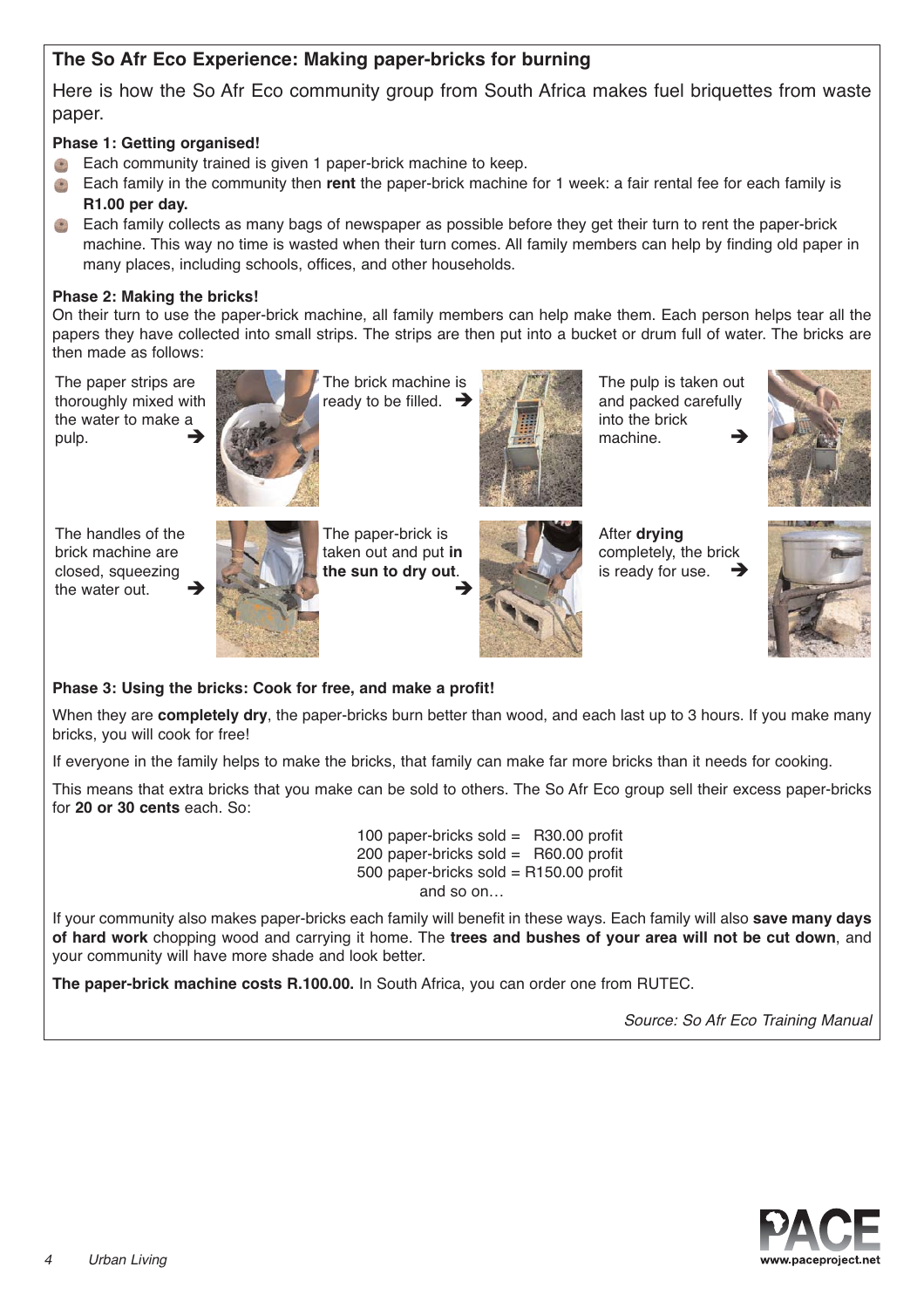# **Briquette business**

Nairobi-based business City Garbage Recyclers and Chardust Ltd. make fuel briquettes from charcoal dust collected from places where charcoal is sold. The briquettes they produce are a high-quality fuel for sale to hotels and hatcheries.

The technology involved is simple: Charcoal is broken down into dust and mixed with water to produce a thick paste. Small amounts of soil may be added to the paste, which is then moulded into balls by hand and left to dry in the sun for a week. Then they are ready to use as fuel.

Making charcoal dust fuel briquettes can be good business…50 kg bags sell for the equivalent of US\$3.15 - that's US\$63 per ton. As they are 40% **cheaper** than the same weight of wood charcoal but burn better without any smell, charcoal dust briquettes are easy to sell. Chardust Ltd. estimates that there are 2,500 tons of dust waiting to be collected in Nairobi alone.

## **How to get started with fuel briquette-making?**

It depends on the scale of your project. If you want to go into business and produce a lot of fuel briquettes, you need to be involved in collecting and sorting waste. See Action Sheet 72: Reduce, Re-use, Recycle for suggestions on how to get organised.

You may need to find funds to buy or make

- 1) Equipment to break down and mix up the briquette ingredients (US\$50 \$1,500) and
- 2) A briquette-making machine (US\$150 \$300).
- 3) You might also need to organise training on how to use the equipment and run the business. For example, you might wish to employ several teams of people to produce lots of briquettes for sale. The Legacy Foundation (see below) estimate that a single briquette-making team can earn over US\$6,500 per year.

Funds could be made available through a micro-credit scheme or community project. Briquettemaking machines can be bought from the international organisations cited below. You may also find local or national organisations such as community groups, universities or recycling businesses that supply machines and training.

# **Are there other ways to turn waste into energy?**

There certainly are. Cooking oil from hotels can be processed and turned into biodiesel fuel for stationary diesel engines. It is usually cheaper than ordinary diesel fuel. Biogas (See Action Sheet 66) can be made from human and animal excreta and vegetable waste. Other kinds of waste can be incinerated (burnt directly) to produce heat, but care must be taken to avoid dangerous pollution.